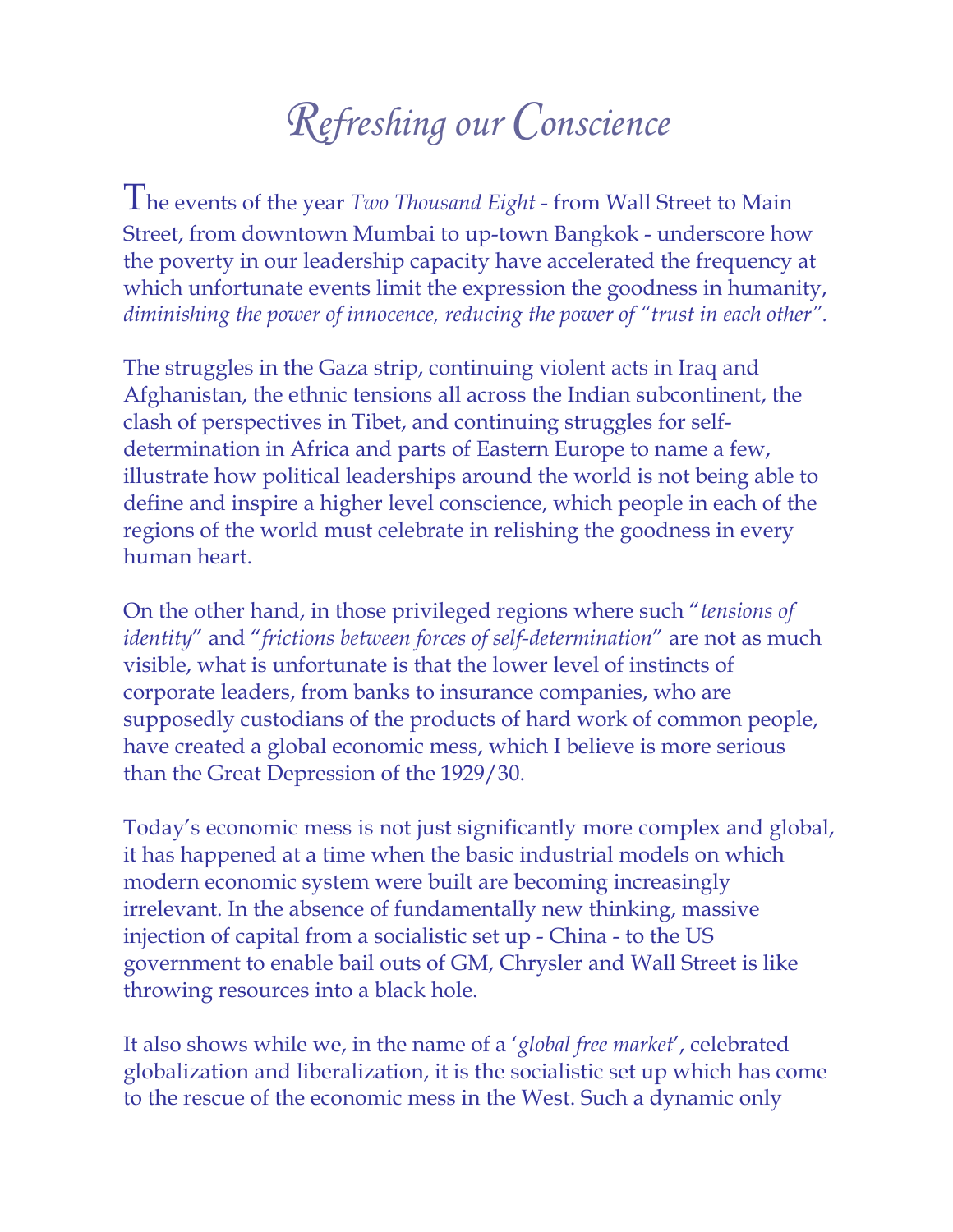suggests that we have to understand the limits of human behaviour, and the power of human endeavour with a wide angle lens and irrelevance of comparing current economic 'isms', when both of them have demonstrated significant inadequacies.

Accordingly, we must recognize that, while the treatment of the depression in 1929 was hard, but the medicine it required was significantly easier to develop and deliver than the medicine we need today. In order to design the remedy of today's leadership and economic crisis, we must first realize that we are in a middle of a 'super turbulence' made up of three high-speed self-perpetuating tornadoes:

*Tornado 1*: Imbalance in 3Es – *Energy, Ecology and Equity*: While eighty percent of the global economy is in the early stages of economic development, constraints in resource availability and limits of how much we could hurt nature only imply we need a fundamentally new approach of economic development – one that is sustainable and equitable.

*Tornado 2*: *Over-Engineering of Finance and Undermining of ethics*: When greed and less than 100 ethics drive speculation, second and third order financial products could become dangerously disruptive and lead to the nature of *corporate terrorism* that we have witnessed since the collapse of Franklin National Bank in New York in the early seventies. Over the past forty years, instead of being able to fix such errors of judgment and ethical standards, we have only witnessed bigger failures, failing to arrest the problems, as we often get trapped into our own linear thoughts, when we need fundamental change.

*Tornado 3: Clash of perspectives*: While there is an emerging consensus that the issues facing modern society will require of all of us long range innovative thinking, 'quick fix' and 'more of the same' mindsets which policy makers work will end up causing mismatch of perspectives. In the name of being practical, we fail to be transformational.

In the last decade, the tornados together have definitely made visible serious imbalances in Energy, Equity and Ecology, and the recent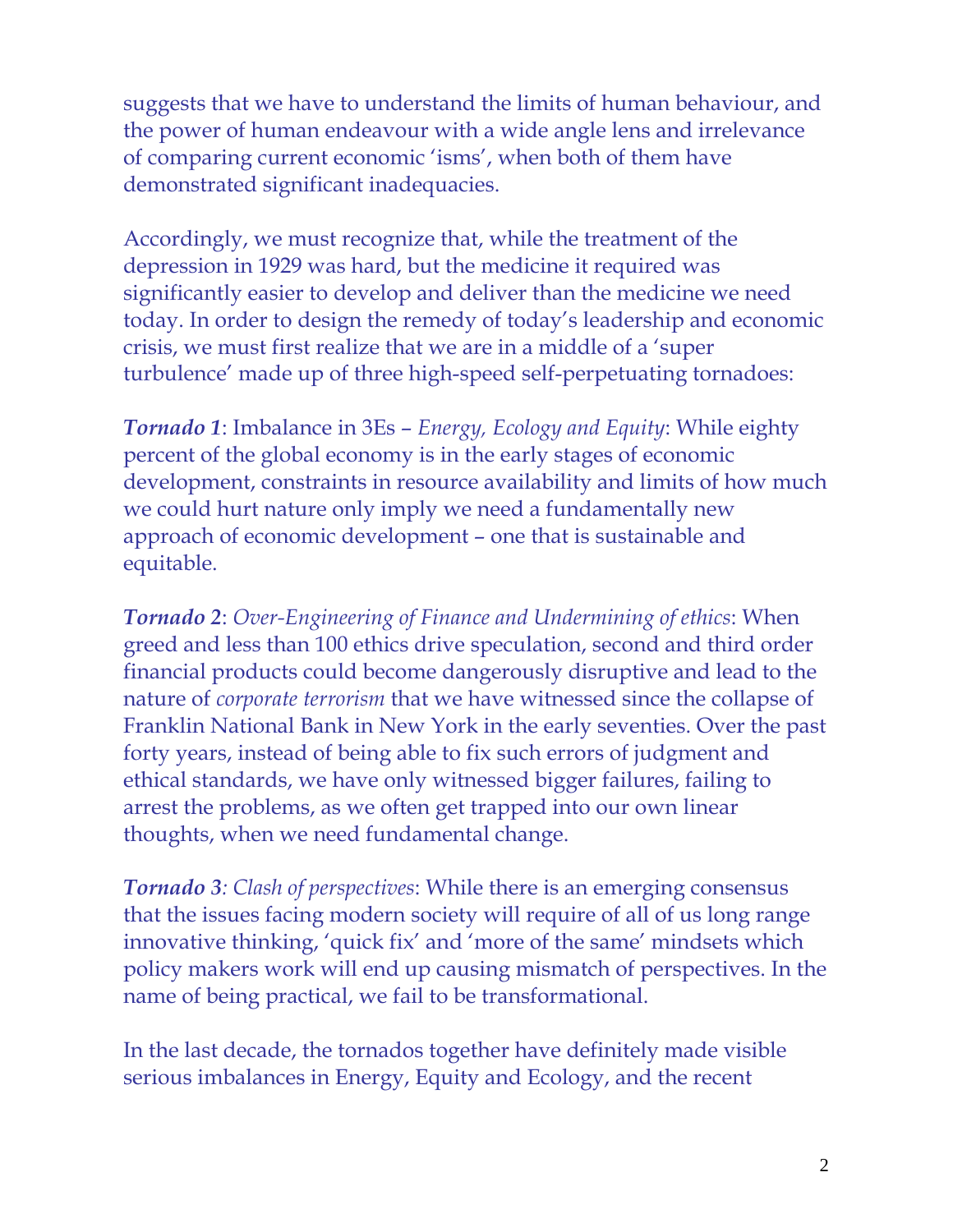financial meltdown points towards imbalances in the ethics and engineering complexity of financial products.

Moving forward, as we enter the New Year, if the new leadership team that is about to take charge of the White House could rise to the challenge of harnessing the energy of the three tornados, we could chart a more sustainable and equitable future. In order to do so, the leadership worldwide has to make several fundamental adjustments in our thought processes so we, as humanity, could avoid the danger of applying linear thinking in a non-linear and turbulent geo-economic and geo-political dynamics. We must first realize that:

- 1. Governance of a nation is no longer a question where the power of resource allocation should be located – *the market or the government*. It is no longer a choice between Marxian theses versus Adam Smith's free market principles. It is how we could inject in the arts and science of economic decision making *new dimensions,* which shape economic behaviour in specific cultural and historical contexts.
- 2. Governance of large corporation is no longer about financial engineering and M&As only; it is more about engineering – not endangering – of human mind and human ingenuity, inspiring people in organizations to be forward-looking problem solvers, and to place social and community interests ahead of personal interests.
- 3. Individuals in their professional and public life must put foremost importance in identifying and expressing their fundamental beliefs as opposed to diminishing their personalities to blow with the wind, often over-leveraging themselves to serve lower level human instincts, missing the joys of *selflessness and genuineness.*

The time has come when we apply our scientific and technological genius in re-engineering our industries so that the future products and processes are ecology and energy-friendly and enable equitable and sustainable wealth creation processes.

The time has now come when we must forget our self-interests in the grandeur of our vision, in a larger ideal, in love of truth and love of